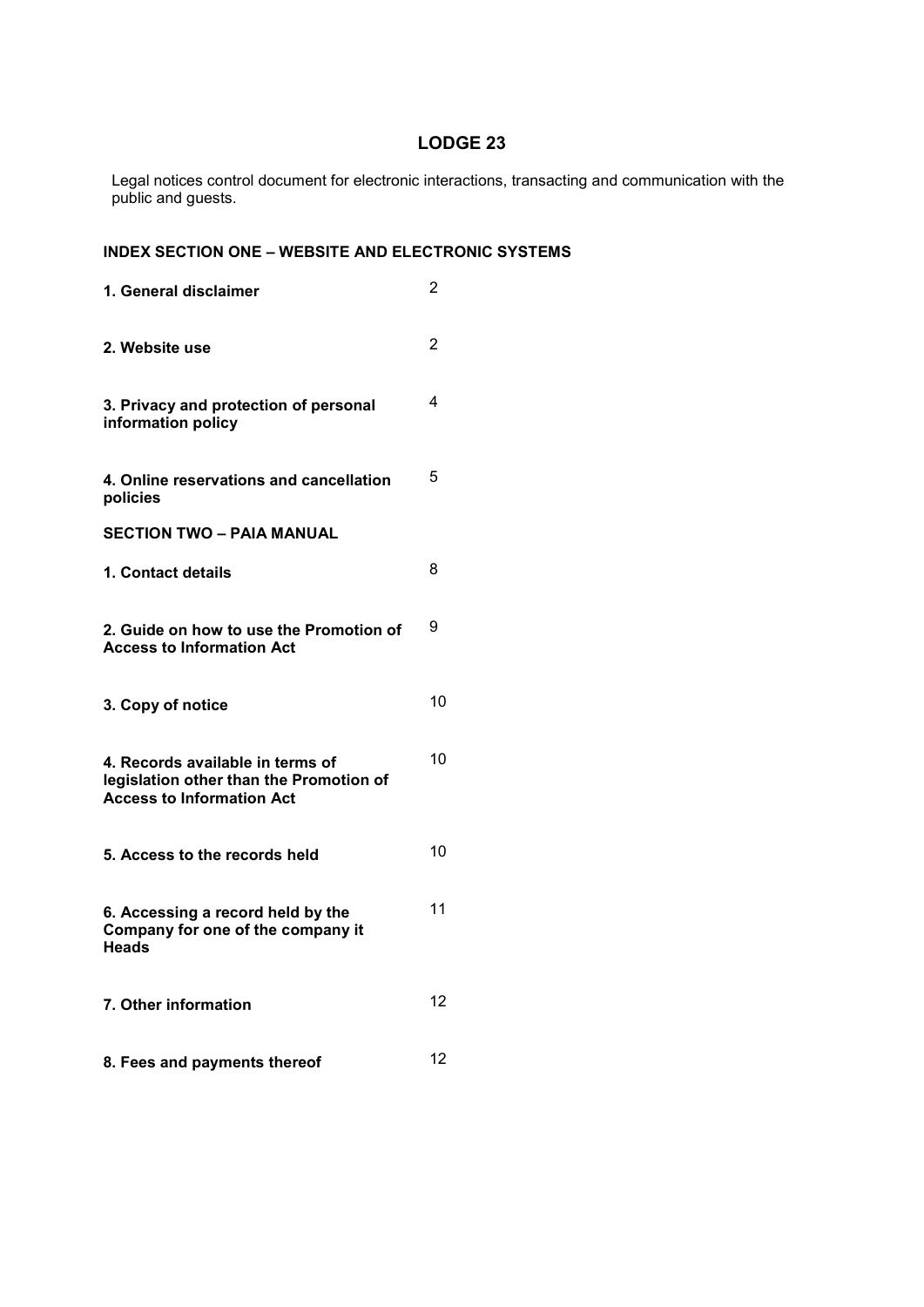## SECTION ONE – WEBSITE AND ELECTRONIC SYSTEMS

### 1. General disclaimer

Users using the www.Lodge23.co.za websitereceive no warranties and Lodge 23 makes no representations regarding any aspect of the site including but not limited to the operation of the site, the content of the site, the accuracy of information on the site or the goods and services advertised or referred to on the site. This to the extent permitted by law neither Legacy nor any of its associates shall be liable for any damage, loss or liability of whatever nature arising from the use or inability to use the site or the services or content provided from and through this site.

The user's usage of the Lodge 23 website constitutes their acceptance of this general disclaimer and the terms, conditions and policies described below. Lodge 23 reserve the right to at any time amend its terms, conditions and policies. These amendments will have immediate effect once posted on the website. The last amendment to the terms, conditions and policies was April 2018 and we advise that users on a regular basis, review the terms, conditions and policies for amendments and updates.

The terms, conditions and policies pertaining to any services appearing on these pages or sites shall be governed and interpreted in accordance with the laws of the Republic of South Africa and application for any of the services offered on these pages or sites will constitute the users consent and submission to the jurisdiction of the South African courts regarding all proceedings, transactions, applications or the like instituted by either party against the other, arising from any of the terms and conditions pertaining to such services. The information, opinions and the like expressed on this site are not professional advice and

does not necessarily represent the official opinion of Legacy or any of its associates.

### 2. Website use

### 2.1. Introduction

• The user may only use this site to make legitimate reservations or purchases.

 • The user is responsible for maintaining the secrecy of their passwords, login and account information.

 • Lodge 23 may, at any time and without advance notice or liability, terminate or restrict a users' access to all or any component of the site.

Lodge 23 offers this website and the information contained therein to its stakeholders ranging from suppliers, guests and staff. All materials on this site constitute and offers information and insight into Lodge 23 and does not constitute an invitation to transact business unless clearly stated as such. Commercial use of this site is strictly prohibited unless you obtain prior written consent from Lodge 23 owners and management.

Limitation of Lodge 23's liability is key and while we want the users use of the website to be a positive experience, it must be stressed that this use has to be within the following boundaries:

- The user may not use the site to make any false, fraudulent or speculative reservation or any reservation in anticipation of demand, post or transmit any unlawful, threatening, libellous, defamatory, obscene, indecent, inflammatory, pornographic or profane material or any material that could constitute or encourage conduct that would be considered a criminal offense, give rise to civil liability, or otherwise violate any law.
- The user may not use information from this site in any type of bulk communications,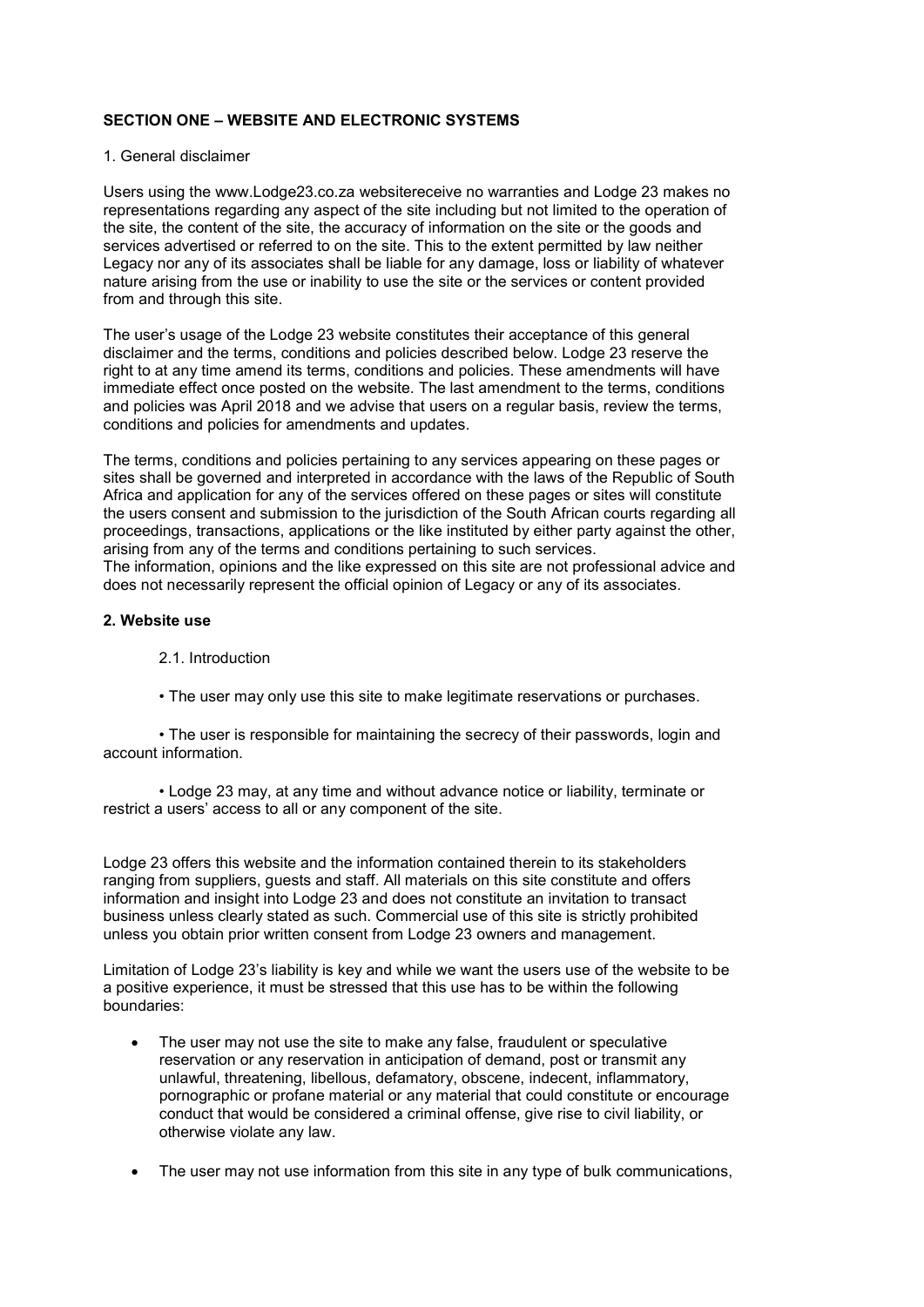including but not limited to, spam, junk mail, or chain letters, or for any other purpose that is unlawful.

## Trademarks, Copyright, Licenses and Intellectual property

This website is solely for personal and non-commercial use. Trademarks, copyright, licenses and intellectual property made available on this website are owned by Lodge 23. Accordingly, content including, but not limited to, graphics, databases, hyperlinks, private information, designs and agreements and any such similar or related materials are thus the property of Legacy and as such are protected from infringement by South African and international intellectual property laws.

If you wish to use content as limited by the previous paragraph, please contact the  $\overline{XXX}$ to obtain written consent to copy, distribute, reproduce, publish or transmit or use the information in any other form.

### 2.3. Online reservations

The use of the website for online bookings and transactions are done in accordance with the applicable online reservations and cancellation policies.

## 2.4. Linking

## 2.4.1. Hyperlinks to Lodge 23

No person, company or website may link to the Lodge 23 website without written consent. Such permission can be obtained by emailing XXX. Permission may be withheld or granted subject to such conditions Legacy may specify from time to time.

## 2.4.2. Framing, in-line links, crawlers or metatags

No person, company or website may frame, in-line links, crawler or metatag the Lodge 23 website without written consent. Such permission can be obtained by emailing XXXPermission may be withheld or granted subject to such conditions Lodge 23 may specify from time to time.

## 2.4.3.Links provided to third-parties

The Lodge 23 site may from time to time provide links to third party sites or resources. As Legacy has no control over such sites and resources, the user acknowledges and agrees that Legacy is not responsible for the availability of such external sites or resources, and does not endorse and is not responsible or liable for any content, advertising, products, or other materials on or available from such sites or resources. The user further acknowledges and agrees that Legacy shall not be responsible or liable, directly or indirectly, for any damage or loss caused, or alleged to be caused by, or in connection with the use of, or reliance on any such content, goods or services available on or through any such site or resource.

## 2.5. Children

Persons under the age of 18 or who have not been legally emancipated may use this website if the intent is to view and gather information. If the intent is to transact, communicate, link or use information contained in the website then supervision of a parent or guardian is required. If the user represents that they are of a sufficient legal age or status when using this website they will be legally bound by any legal obligations and liabilities that may arise out of the use of the website or its services being offered.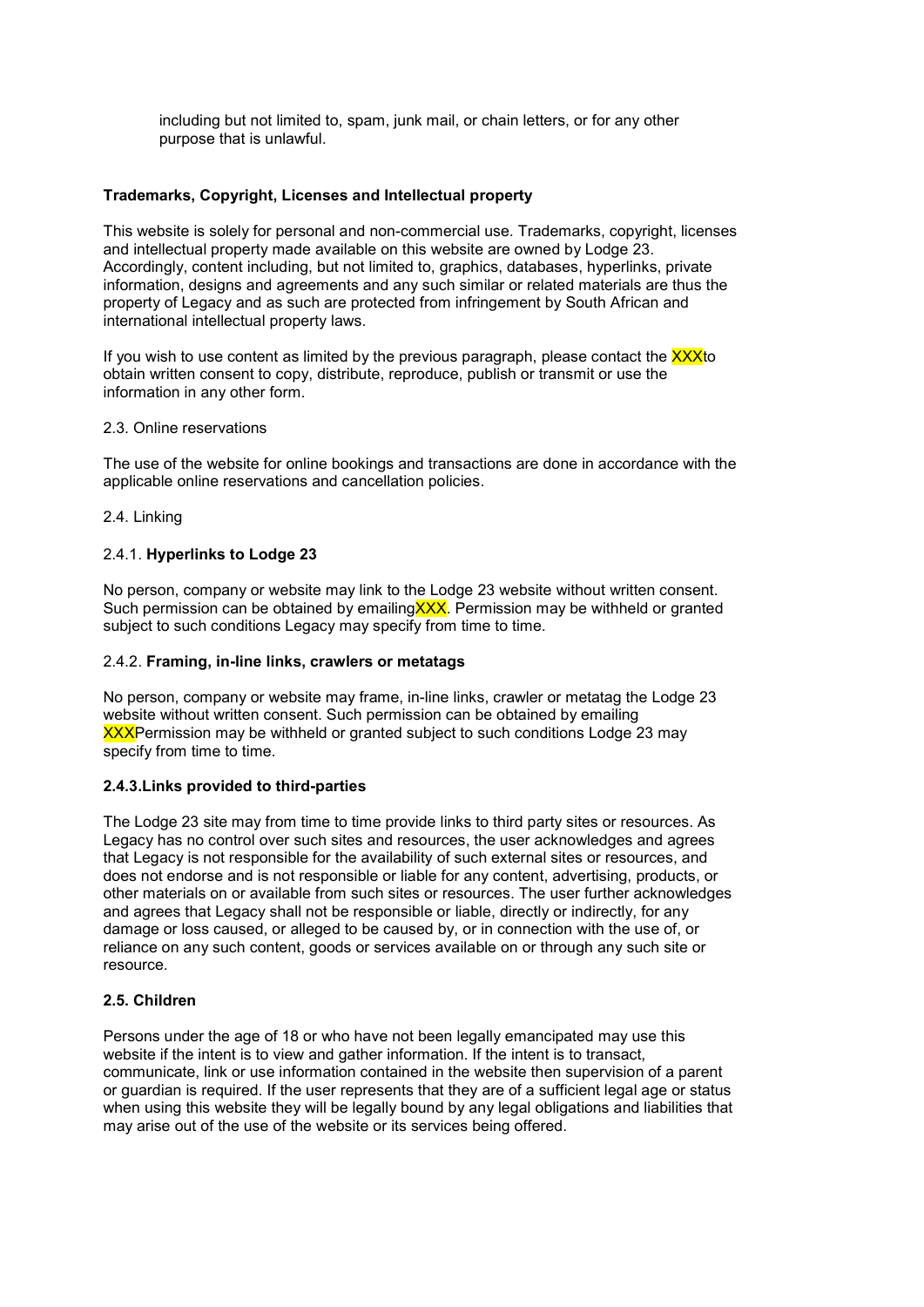## WARRANTIES AND LIMITATION OF LIABILITY

Lodge 23 has made every effort to ensure information presented in the website is true and accurate. It is however accepted that Lodge 23 will not be liable for any damages, losses or injury caused by, including but not limited to, any failure of performance, error, omission, interruption, defect, delay in operation of transmission, computer virus or line failure. It is also recorded that any information detailed on the website is not deemed as professional advice or instruction.

The user of the website also warrants to Legacy that every instruction and all information given shall be accurate, true and correct.

### 2.7. Submissions

As a company Lodge 23 appreciates input and suggestions into ways to improve or alter operational and or business processes to improve products and services to patrons of its properties. Lodge 23 have on-going projects and development teams looking at various ideas which could be similar to submitted suggestions.

To eliminate any possible misunderstanding it is company policy not to accept unsolicited ideas, concepts, notes, drawings, suggestions or any information that may attach ownership debates. If the user feels strongly about a specific submission they must be aware that once the submission is made it becomes the exclusive ownership of Legacy. This ownership attracts unrestricted use for whatsoever purpose commercial or otherwise, without compensation to the provider.

### 2.8. Digital signature provisions

The user represents and warrants that they have the legal right, power and authority to agree to these terms and conditions on their behalf and the member, buyer, supplier or other entity on whose behalf they may be acting while participating in the site. The user also warrants that their use of the website is completely valid, has legal effect, is enforceable, and is binding on, and non-refutable by the user and the member, buyer, supplier or other entity on whose behalf the user is acting.

#### 2.9. Security

While reasonable measures are taken to ensure the security and integrity of information submitted to the Legacy site, this website cannot under any circumstances be held liable for any loss or other damage sustained by a user or users as a result of the intentional or accidental access by a third party.

#### 2.10. Availability

Legacy will make its best efforts to ensure the availability of the system. It however does not guarantee availability and it will from time to time schedule routine maintenance that will impact on availability.

#### 3. Privacy and protection of personal information policy

Lodge 23 is aware of the need and legalities of Internet privacy and intends treating it in accordance with the following policy.

Lodge 23 will take every precaution to protect users' information. When a user submits personal and private information to Lodge 23 via the website, the information is protected both online and offline. Lodge 23 confirms that it does use collection agents known as "Cookies" which enable servers to identify repeat users, monitor usage trends and to facilitate the on-going use of any online services. This tool ensures the user a more dynamic interaction with the Lodge 23 website but is optional and may be switched off by denying cookies in the users' website settings.

Lodge 23 will not sell, share, or rent this information to others in ways different from that which is disclosed in the website or in other forms of communication. Lodge 23 will however disclose information in order to comply with applicable law, legal notices served on it, or in defending its rights or property.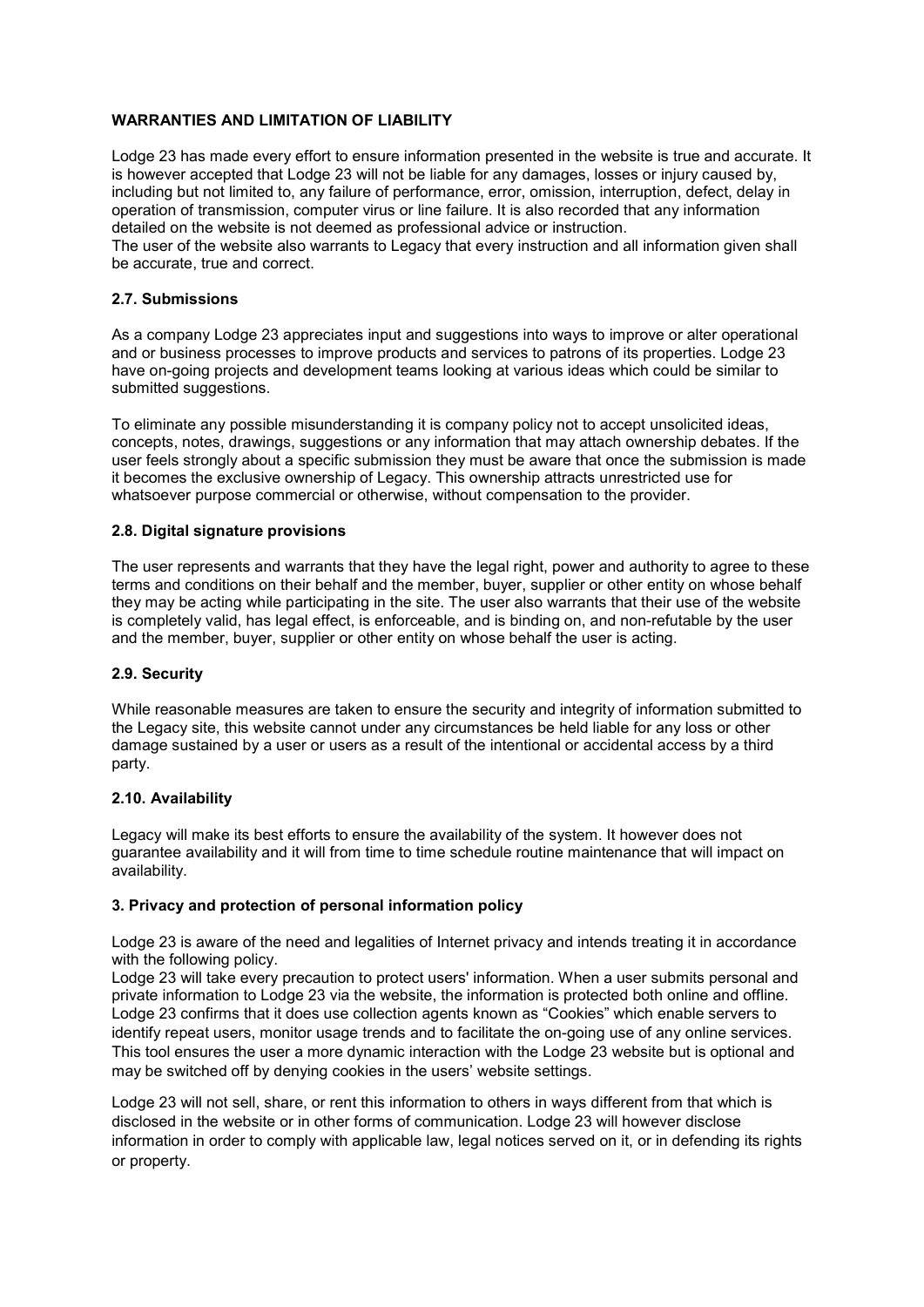## ONLINE RESERVATIONS AND CANCELLATION POLICIES

4.1. Reservations

4.1.1 All rates quoted are on a room only per person per night basis unless otherwise indicated.

4.1.2 All rates are for accommodation only unless otherwise specified.

4.1.3 All bookings are subject to availability.

4.1.4 Rooms will be kept until 18h00 on day of arrival unless otherwise assured or guaranteed.

4.1.5 Check-in is after 14h00 and checkout is before 10h00. Country specific terms and conditions may apply.

4.1.6 Rates are non-commissionable.

4.1.7 Children under the age of 17 stay on a sharing basis and eat free.

4.1.8 All accommodation bookings made on this website are subject to the Lodge 23 conditions of residence.

4.1.9 Rates are subject to availability and fluctuations.

### 4.2. Cancellations

4.2.1. Cancellations – for two or less rooms – within 48 hours prior to arrival will be subject to a full cancellation fee of the value of the accommodation booked.

4.2.4. Guaranteed reservations will be held for first night only, after which the accommodation will be released.

4.2.5. Rates may be subject to change.

4.2.6. Further terms and conditions may apply.

#### 4.3. Other vital country specific online reservation and cancellation information

4.3.1 Please note that all rates include VAT @ 15% but exclude the 1% Tourism Levy applicable presently in South Africa.

#### GENERAL RESERVATIONS, CANCELLATION TERMS AND CONDITIONS

4.5. Conditions of residence

4.4.1 All reservation queries can be directed to XXX

4.4.2 All reservations are subject to existing terms and conditions prevailing at the time, this includes children and meal policies.

4.4.3 Lodge 23 and participating establishments are not liable for any omissions, acts or defaults made by any partner or agent.

4.5.2 The guest, by signing the registration card, warrants that he is duly authorized to sign and bind his principal and each member of his accompanying party to these conditions of residence and failing such authority, agrees to be personally liable for all amounts arising from the residence of himself and his accompanying party as set out on the front hereof at the hotel.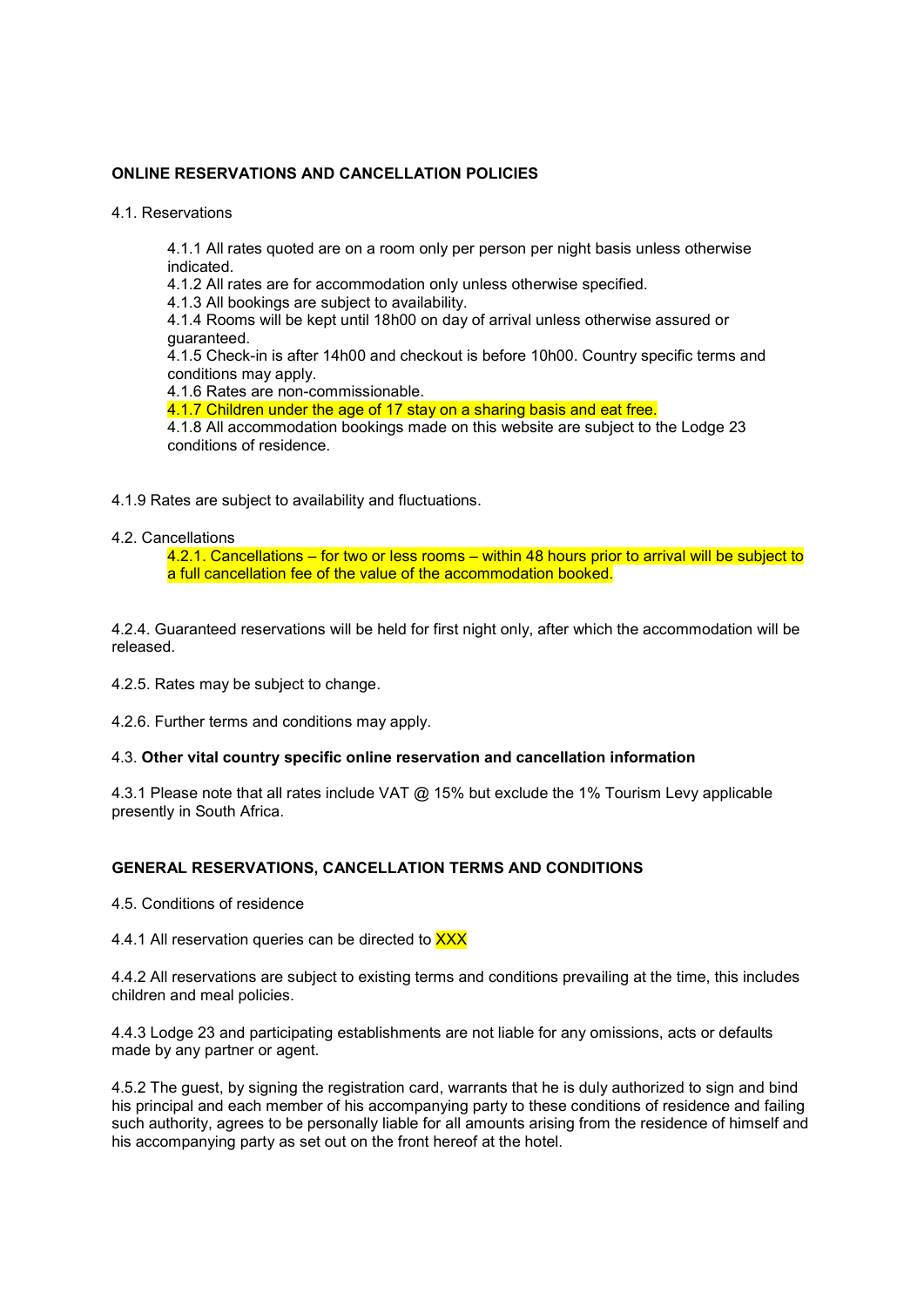4.5.3 The guest and his principal agree to pay not later than the time of departure, the room rate as determined by Lodge 23 for the period of residence together with any other charges incurred during the period of residence, plus Value Added Tax, incurred by the guest and accompanying party during his/her stay in the Hotel. Periodic payments must be made if the account exceeds the credit limit designated by the Hotel, and bills are payable on presentation.

4.5.4 A certificate from Lodge 23 management shall constitute proof of indebtedness of the guest or his principal or his accompanying party and of the particulars therein for all purposes including any action instituted by Lodge 23 against the guest or his principal.

4.5.5 In the event the guest and/or any member of the guest's party leaves behind goods at the Lodge 23l, we will make all reasonable efforts to contact the guest in order to facilitate the return of the goods. In the event that goods remain unclaimed despite these reasonable efforts, and the lapse of a period of three months, the guest authorises the Hotel to dispose of the goods in any way that Management may determine. The guest also agrees to forfeit any rights to said, unclaimed, goods.

4.5.6 The guest hereby agrees, on behalf of himself or of the members of his accompanying party, that it is a condition of his/their occupation of the Hotel that, notwithstanding the provisions of the Liquor Act No. 27 of 1989 or the Tourism Act of 1993, copies of which are available on the hotel premises and to which the guest's attention is hereby directed, the hotel's Proprietor and Management shall not be responsible for loss or damage to any property brought by the guest and his accompanying party upon the premises, whether arising from fire, theft or any cause and by whomsoever caused, or arising from the negligence (gross or otherwise) or wrongful use of any person in the employ of the Hotel, or for any damages sustained by reason of any injury caused by negligence or wrongful act by the Proprietor or by any employee of the Hotel. The guest and his accompanying party may hand to the Hotel for safekeeping money and/or valuables when a special receipt will be issued accordingly.

Where appropriate, the masculine gender shall include the feminine gender and vice versa, and single shall include plural.

4.5.8 The guest keeps indemnified and holds Lodge 23 or its duly appointed agent, harmless against all loss, damage or claim of whatsoever nature or from cause howsoever arising while resident at the Hotel.

4.5.9 The guest hereby consents to the jurisdiction of the Magistrate's Court having jurisdiction over the guest in respect of any proceedings in connection with the stay of the guest and his accompanying party to Lodge 23. Notwithstanding the aforementioned, Lodge 23 shall have the right of instituting all or any proceeding connected with such stay in Lodge 23 in any division of the Supreme Court having jurisdiction.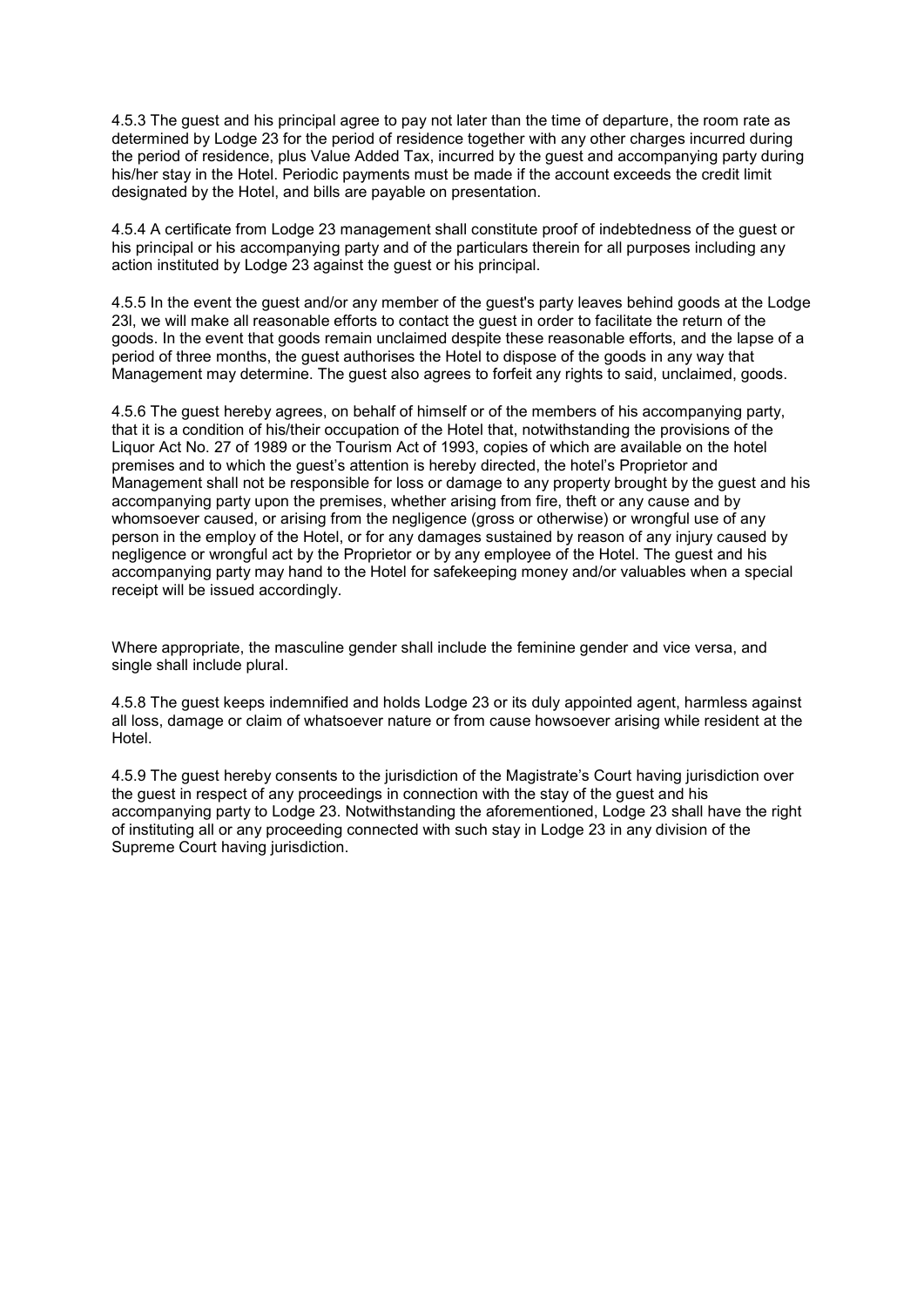## SECTION TWO – PAIA MANUAL

### PAIA Manual

Manual prepared in accordance with section 51 of The Promotions of Access to Information Act, (Act No 2 of 2000) for Lodge 23 registration number: XXX

### 1. Contact details

Lodge 23 with registration number XXX is a privately owned group that focusses on the promotion of the hospitality industry in various African and Indian Ocean countries with its operating base being the Republic of South Africa. They achieve this by owning or part owning hotels, managing hotels, residential estates and self-catering joint ownership type schemes which include but are not limited to share block and rental pool structures.

1.2. The contact details for the representative of the Lodge 23 under direct holdings, associated or indirect holdings and or managed companies is as follows:

NAME ADDRESS CONTACT DETAILS **WEBSITE** 

## GUIDE ON HOW TO USE THE PROMOTION OF ACCESS TO INFORMATION ACT

2.1. The Act grants a requester access to records of the Company, if the record is required for the exercise or protection of any rights. If a public body lodges a request, the public body must be acting in the public interest.

2.2. Requests in terms of the Act shall be made in accordance with the prescribed procedures, at the rates provided. The forms and tariff are dealt with in paragraphs 6 and 7.

2.3. Requesters are referred to the Guide to be compiled by the South African Human Rights Commission, which will contain information for the purposes of exercising Constitutional Rights.

2.4. This particular Act has gone a long way to ensuring access to information which could contribute towards your decision-making processes when interacting with Lodge 23. There are specific process and procedures as set out in section 10 of the Act that will assist you in gaining access to the required information within the prescribed guidelines. The Human Rights Commission is tasked with helping the public with matters relating to the Act. The Promotion of Access to Information unit can be contacted for this process as prescribed in Section 10 or on any other related queries at:

#### Postal address:

The Human Rights Commission: PAIA Unit The Research and Documentation Department Private Bag 2700 **Houghton** 2041

Other: Telephone number: +27 (0) 11 484 8300 Facsimile number: +27 (0) 11 484 0582 E-mail address: paia@sahrc.org.za Website: www.sahrc.org.za

## Copy of notice

No notice in terms of Section 52(2) of the Act has been published.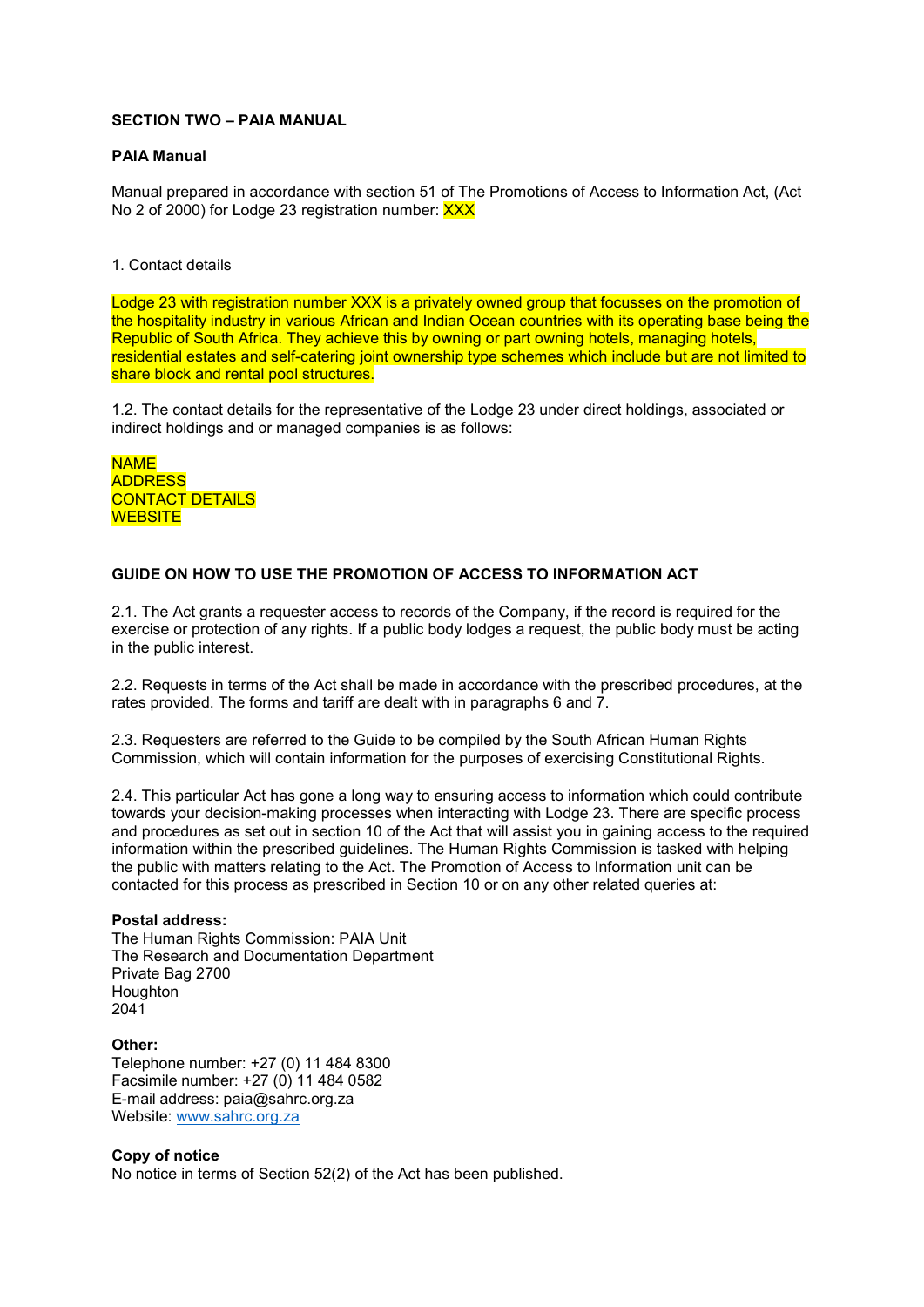## Records available in terms of legislation other than the Promotion of Access to Information Act

- 4.1. Human resources 4.1.1. Basic Conditions of Employment No. 75 of 1997
- 4.1.2. Employment Equity Act No. 55 of 1998
- 4.1.3. Labour Relations Act No. 66 of 1995
- 4.1.4. Skills Development Levies Act No. 9 of 1999
- 4.1.5. Skills Development Act No. 97 of 1998
- 4.1.6. Unemployment contributions Act No. 4 of 2002
- 4.1.7. Unemployment Insurance Act No. 63 of 2001
- 4.1.8. Pensions Funds Act 24 of 1956
- 4.1.9. Compensation for Occupational Injuries and Health Diseases Act 130 of 1993
- 4.1.10. Occupational Health and Safety Act 85 of 1993
- 4.1.11. Unemployment Insurance Act 63 of 2011-12-09
- 4.1.12. Environmental Health and Safety Act 1989

### Accounting and finance

- 4.2.1. Income Tax Act No. 95 of 1967
- 4.2.2. Value Added Tax Act No.89 of 1991
- 4.2.3. Public Accountants' and Auditors' Act No. 80 of 1991
- 4.2.4. Revenue Laws Amendment Act 60 of 2008
- 4.2.5. Financial Intelligence Centre Act 38 of 2001
- 4.2.6. National Credit Act 34 of 2006

### Company Secretarial and Administration

- 4.3.1. Companies Act No. 71 of 2008
- 4.3.2. Stamp Duties Act No. 77 of 1968
- 4.3.3. Copyright Act 98 of 1978
- 4.3.4. Competition Act 89 of 1998
- 4.3.5. Share Blocks Control Act 59 of 1980
- 4.3.6. Consumer Protection Act 68 of 2008
- 4.3.7. Customs and Excise Act 91 of 1964
- 4.3.8. Gauteng Liquor Act 2 of 2003
- 4.3.9. KwaZulu-Natal Liquor Act 27 of 1989
- 4.3.10. Western Cape Liquor Act 4 of 2008
- 4.3.11. Eastern Cape Liquor Act 10 of 2003
- 4.3.12. Mpumalanga Liquor Act 5 of 2006
- 4.3.13. National Liquor Act 59 of 2003

#### 4.4. Safety

4.4.1. Occupational Health & Safety Act No. 85 of 1993.

## Access to the records held

5.1. The categories of records which are available without a person having to request access in terms of the Act.

Information already available in the public domain.

#### Records that may be requested

Kindly note that there are a number of grounds for refusal of access to records. Company Secretarial/Legal Human Resources Financial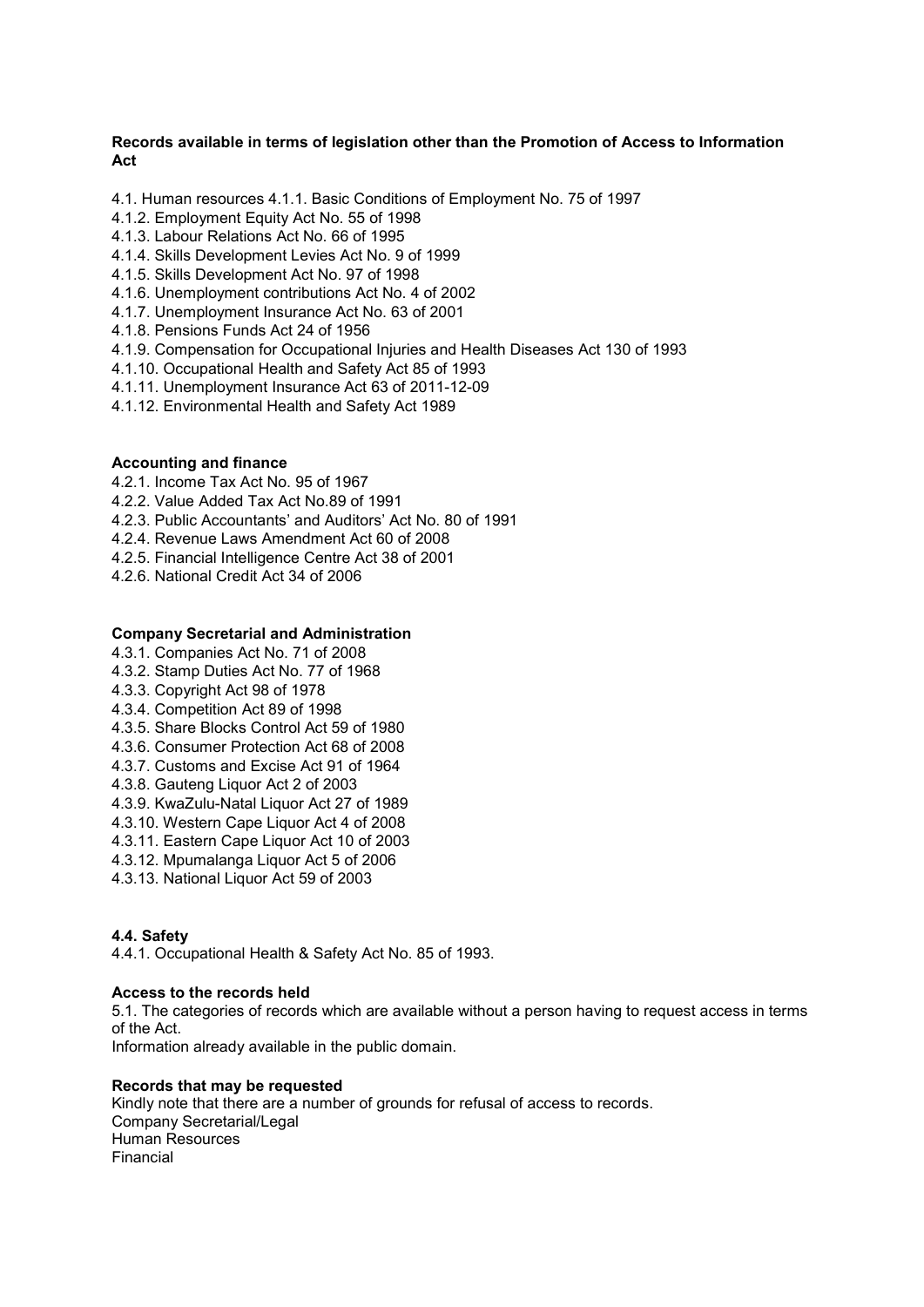## Accessing a record held by the Company or for one of the company it Heads:

6.1. The request must be made to the head of the Company at the contact details as detailed above.

6.2. Any request for access to records in terms of the Act must be completed on the prescribed form "A" in terms of the Act and regulations.

6.3. The requester must provide sufficient detail on the request form to enable the head of the Company to identify the record and the requester. The requester should also indicate what form of access is required.

6.4. The requester must identify the right that he or she is seeking to exercise or protect and provide an explanation of why the requested record is required for the exercise or protection of the right.

6.5. If a request is made on behalf of a person, the requester must then submit proof of the capacity in which the request is being made.

6.6. The head of the Company must notify the requester by notice, requiring the requester to pay the prescribed fee (if any) before processing the request. The prescribed fee is in the Regulations.

6.7. The head of the Company will then make a decision in accordance with the provisions of the Act, whether to grant the request or not and notify the requester of the decision.

6.8. If the request is granted, a further fee must be paid for the search, reproduction and preparation, and for any time that has exceeded the prescribed hours to search and prepare the record for disclosure.

6.9. Legal remedies are available to a requester who believes that there has been a failure to comply with the Act. The requester may lodge an appeal or an application to court.

For any additional assistance please feel free to contact:

The Human Rights Commission: PAIA Unit The Research and Documentation Department Private Bag 2700 **Houghton** 2041

or at:

Telephone number: +27 (0) 11 484 8300 Facsimile number: +27 (0) 11 484 0582 E-mail address: paia@sahrc.org.za Website: www.sahrc.org.za

#### Other information

The Minister of Justice and Constitutional Development has not made any regulations in this regard.

#### 8. Fees and payments thereof

8.1. Personal requester

Anyone who seeks information pertaining to him/herself is called a personal requestor and is exempted from paying a requestor's fee.